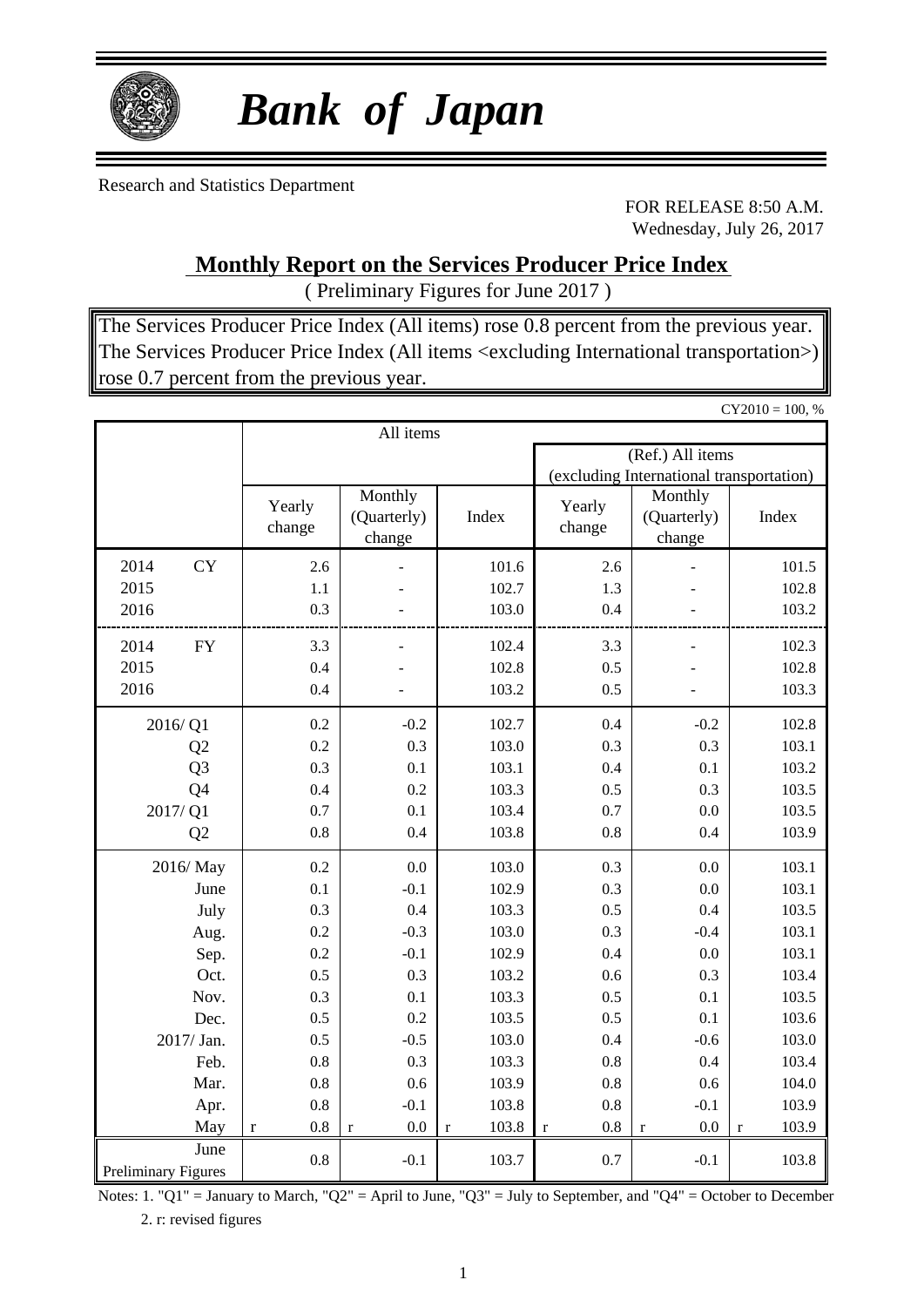(All items and the details contributing to the monthly differences of yearly changes)

| Services Producer Price Index | Yearly change (%) |      | Monthly<br>difference of   |
|-------------------------------|-------------------|------|----------------------------|
|                               | May               | June | yearly changes<br>(%point) |
| All items                     | 0.8               | 0.8  | 0.0                        |

| Major groups · Subgroups             |  |                          | Yearly change (%)      |         | Monthly<br>differences of<br>contribution | Items                         |                                                                                                                 |  |  |
|--------------------------------------|--|--------------------------|------------------------|---------|-------------------------------------------|-------------------------------|-----------------------------------------------------------------------------------------------------------------|--|--|
|                                      |  |                          |                        | May     | June                                      | to yearly changes<br>(%point) |                                                                                                                 |  |  |
| Transportation and postal activities |  | 1.1                      | 1.5                    | 0.06    |                                           |                               |                                                                                                                 |  |  |
|                                      |  | up:                      | Postal activities      | 1.4     | 5.9                                       | 0.05                          | Postal cards                                                                                                    |  |  |
|                                      |  | Advertising services     |                        | $-0.7$  | $-0.4$                                    | 0.02                          |                                                                                                                 |  |  |
| up:                                  |  |                          | Newspaper advertising  | $-11.2$ | $-4.7$                                    | 0.06                          | Newspaper advertising                                                                                           |  |  |
|                                      |  | up:                      | Television advertising | $-0.5$  | $-0.3$                                    | 0.01                          | Television advertising (program sponsorships)                                                                   |  |  |
|                                      |  | down:                    | Internet advertising   | 5.6     | 1.1                                       | $-0.03$                       | Internet advertising                                                                                            |  |  |
|                                      |  |                          | Magazine advertising   | $-1.9$  | $-3.7$                                    | $-0.01$                       | Magazine advertising                                                                                            |  |  |
|                                      |  | Other services           |                        | 1.1     | 1.0                                       | $-0.04$                       |                                                                                                                 |  |  |
|                                      |  |                          | down: Hotels           | 1.9     | 0.5                                       | $-0.02$                       | Hotels                                                                                                          |  |  |
|                                      |  | down: Leasing and rental |                        | 0.0     | $-0.5$                                    | $-0.03$                       |                                                                                                                 |  |  |
|                                      |  |                          | down: Leasing          | 0.0     | $-0.8$                                    | $-0.03$                       | Industrial machinery leasing, Leasing of computer<br>and related equipment, Communications<br>equipment leasing |  |  |

Note: "Monthly differences of yearly changes" is obtained by subtracting yearly changes of last month from those of this month.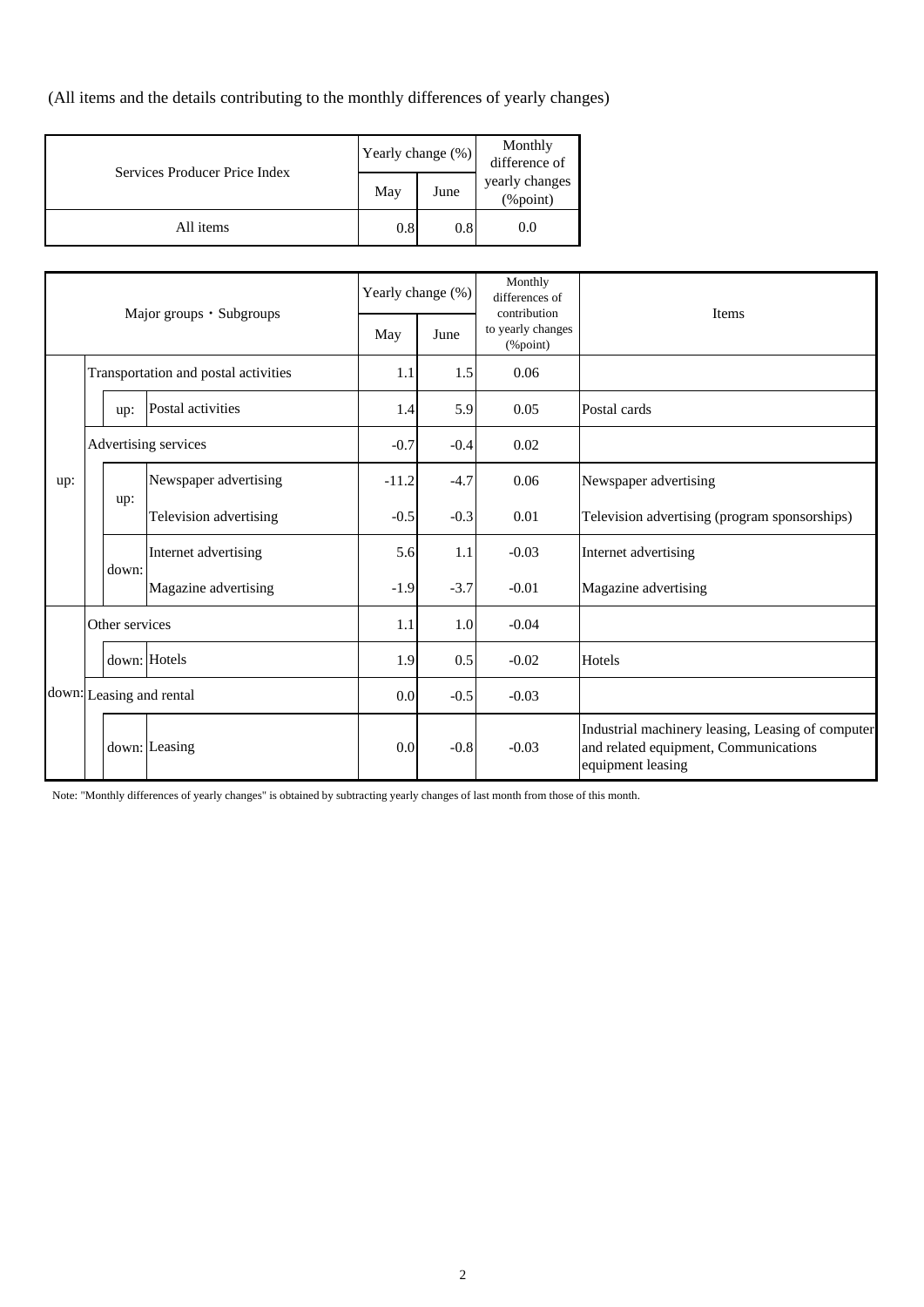### ( Preliminary Figures for June 2017 ) Services Producer Price Index

( Indexes of Major Groups and Subgroups ) CY2010 = 100, %

|                                                     |               |                    | Previous                | Yearly       | Previous                            | Monthly          | Previous                   |
|-----------------------------------------------------|---------------|--------------------|-------------------------|--------------|-------------------------------------|------------------|----------------------------|
|                                                     | Weight        | Index              | month                   | change       | month                               | change           | month                      |
|                                                     |               |                    |                         |              |                                     |                  |                            |
|                                                     | 1,000.0       |                    |                         | 0.8          | 0.8                                 |                  |                            |
| All items<br>Finance and insurance                  | 44.3          | 103.7<br>104.6     | r 103.8<br>$r$ 104.7    | $-0.1$       | $\mathbf{r}$<br>0.0<br>$\mathbf{r}$ | $-0.1$<br>$-0.1$ | 0.0<br>0.2<br>$\mathbf{r}$ |
| Financial services                                  | 33.0          | 104.1              | $r$ 104.2               | 0.2          | 0.3<br>$\mathbf{r}$                 | $-0.1$           | 0.1<br>$\mathbf{r}$        |
| Property and casualty insurance services            | 11.3          | 105.9              | 106.0                   | $-0.8$       | $-0.9$                              | $-0.1$           | 0.3                        |
| Real estate services                                | 72.1          | 98.8               | 99.0                    | 1.4          | 1.4                                 | $-0.2$           | $\overline{0.2}$           |
| Office space rental                                 | 43.8          | 96.1               | 96.1<br>$\mathbf r$     | 2.3          | 2.5<br>$\mathbf{r}$                 | 0.0              | 0.3<br>$\mathbf{r}$        |
|                                                     |               |                    |                         |              |                                     |                  |                            |
| Other space rental                                  | 28.3<br>186.7 | 103.1              | 103.6                   | 0.1          | 0.1                                 | $-0.5$           | 0.1                        |
| Transportation and postal activities                |               | 104.9              | 104.7                   | 1.5          | 1.1                                 | 0.2              | 0.3                        |
| Railroad passenger transportation                   | 19.9          | 102.4              | 103.1                   | 0.0          | 0.0                                 | $-0.7$           | 0.0                        |
| Road passenger transportation                       | 10.6          | 109.8              | $r$ 109.4               | 1.3          | 0.8<br>$\mathbf r$                  | 0.4              | 1.5<br>$\mathbf r$         |
| Water passenger transportation                      | 0.4           | 99.0               | 99.0                    | 1.0          | 0.7                                 | 0.0              | 0.3                        |
| International air passenger transportation          | 1.8           | 99.6               | 98.6                    | 5.3          | 4.0                                 | 1.0              | $-0.4$                     |
| Domestic air passenger transportation               | 5.9           | 103.1              | $r$ 105.4               | 1.1          | 1.0<br>$\mathbf r$                  | $-2.2$           | 2.2<br>$\mathbf r$         |
| Railroad freight transportation                     | 0.9           | 102.8              | 103.0                   | $-0.7$       | 0.3                                 | $-0.2$           | $-0.3$                     |
| Road freight transportation                         | 76.2          | 106.7              | 106.6                   | 0.6          | 0.5                                 | 0.1              | 0.2                        |
| Ocean freight transportation                        | 6.7           | 89.7               | 91.8                    | 10.7         | 10.3                                | $-2.3$           | 1.4                        |
| Coastal and inland water freight transportation     | 5.3           | 104.2              | 104.2                   | 6.7          | 6.7                                 | 0.0              | $0.0\,$                    |
| Marine cargo handling                               | 8.6           | 98.2               | 98.2                    | 0.0          | 0.0                                 | 0.0              | $0.0\,$                    |
| International air freight transportation            | 1.0           | 95.3               | 94.5<br>$\mathbf{r}$    | 9.0          | 3.7<br>$\mathbf{r}$                 | 0.8              | 4.8<br>$\mathbf{r}$        |
| Domestic air freight transportation                 | 0.5           | 104.6              | 103.4                   | 0.6          | $-1.3$                              | 1.2              | 1.0                        |
| Warehousing and storage                             | 15.0          | 101.3              | 101.3                   | 0.1          | 0.1                                 | 0.0              | $0.0\,$                    |
| Packing for freight                                 | 8.0           | 100.5              | 100.5                   | 0.0          | 0.0                                 | 0.0              | 0.0                        |
| Toll roads                                          | 10.3          | 114.5              | 114.5                   | 2.0          | 2.0                                 | 0.0              | 0.0                        |
| Services relating to water transport                | 0.3           | 98.7               | 98.7                    | 0.4          | 0.4                                 | 0.0              | 0.0                        |
| Airport & air traffic control and services relating |               |                    |                         |              |                                     |                  |                            |
| to air transport                                    | 4.5           | 103.0              | 103.0                   | 0.2          | 0.2                                 | 0.0              | 0.0                        |
| Postal activities                                   | 10.8          | 110.0              | 103.9                   | 5.9          | 1.4                                 | 5.9              | 0.0                        |
| Information and communications                      | 237.8         | 100.6              | 100.6                   | 0.6          | 0.6                                 | 0.0              | 0.0                        |
| Fixed telecommunications services                   | 33.3          | 101.5              | 101.5                   | $-0.3$       | $-0.3$                              | 0.0              | 0.0                        |
| Mobile telecommunications services                  | 17.9          | 83.9               | 83.9                    | 0.0          | 0.0                                 | 0.0              | $0.0\,$                    |
| Access charges                                      | 6.0           | 74.3               | 74.3                    | $-3.4$       | $-3.4$                              | 0.0              | 0.0                        |
| <b>Broadcasting services</b>                        | 3.3           | 100.0              | 100.0                   | 0.0          | 0.0                                 | 0.0              | 0.0                        |
| Software development                                | 79.8          | $105.\overline{5}$ | $r$ 105.6               | $1.9 \mid r$ | 1.9                                 | -0.1   r         | $0.2\,$                    |
| Other information services                          | 70.5          | 99.8               | 99.8                    | 0.1          | 0.1                                 | $0.0\,$          | $0.0\,$                    |
| Internet based services                             | 9.2           | 100.8              | $r$ 100.6               | 0.0          | 0.2<br>$\mathbf r$                  | 0.2              | $-0.8$<br>$\mathbf{r}$     |
| Newspapers                                          | 4.9           | 103.7              | 103.7                   | 0.0          | 0.0                                 | 0.0              | 0.0                        |
| Publishing                                          | 12.9          | 106.4              | 106.4                   | 0.0          | 0.0                                 | 0.0              | $0.0\,$                    |
| Leasing and rental                                  | 60.7          | 94.6               | 95.3                    | $-0.5$       | 0.0                                 | $-0.7$           | 0.2                        |
|                                                     | 48.7          | 91.1               | 92.0                    | $-0.8$       | 0.0                                 | $-1.0$           | 0.3                        |
| Leasing                                             | 12.0          |                    |                         |              |                                     |                  |                            |
| Rental                                              | 63.4          | 109.0              | 108.8                   | 0.3          | 0.1                                 | 0.2              | $0.0\,$                    |
| Advertising services                                |               | 106.7              | $r$ 106.3               | $-0.4$       | $-0.7$                              | 0.4              | $-1.9$<br>$\mathbf{r}$     |
| Television advertising                              | 20.2          | 116.1              | 116.5                   | $-0.3$       | $-0.5$                              | $-0.3$           | $-3.9$                     |
| Newspaper advertising                               | 8.7           | 90.7               | 87.7                    | $-4.7$       | $-11.2$                             | 3.4              | $-2.8$                     |
| Magazine advertising                                | 3.9           | 85.2               | 87.3<br>$r_{\parallel}$ | $-3.7$       | $-1.9$<br>$\mathbf{r}$              | $-2.4$           | 4.3<br>$\mathbf{r}$        |
| Leaflet advertising                                 | 7.2           | 103.1              | 103.1                   | 0.0          | 0.0                                 | 0.0              | $0.0\,$                    |
| Internet advertising                                | 6.8           | 117.5              | 117.0                   | 1.1          | 5.6                                 | 0.4              | $-1.6$                     |
| Other advertising services                          | 16.6          | 105.7              | $r$ 105.2               | 1.1          | 1.3<br>$\mathbf{r}$                 | $0.5\,$          | $-0.8$                     |

Note: r: revised figures (Continued on the following page)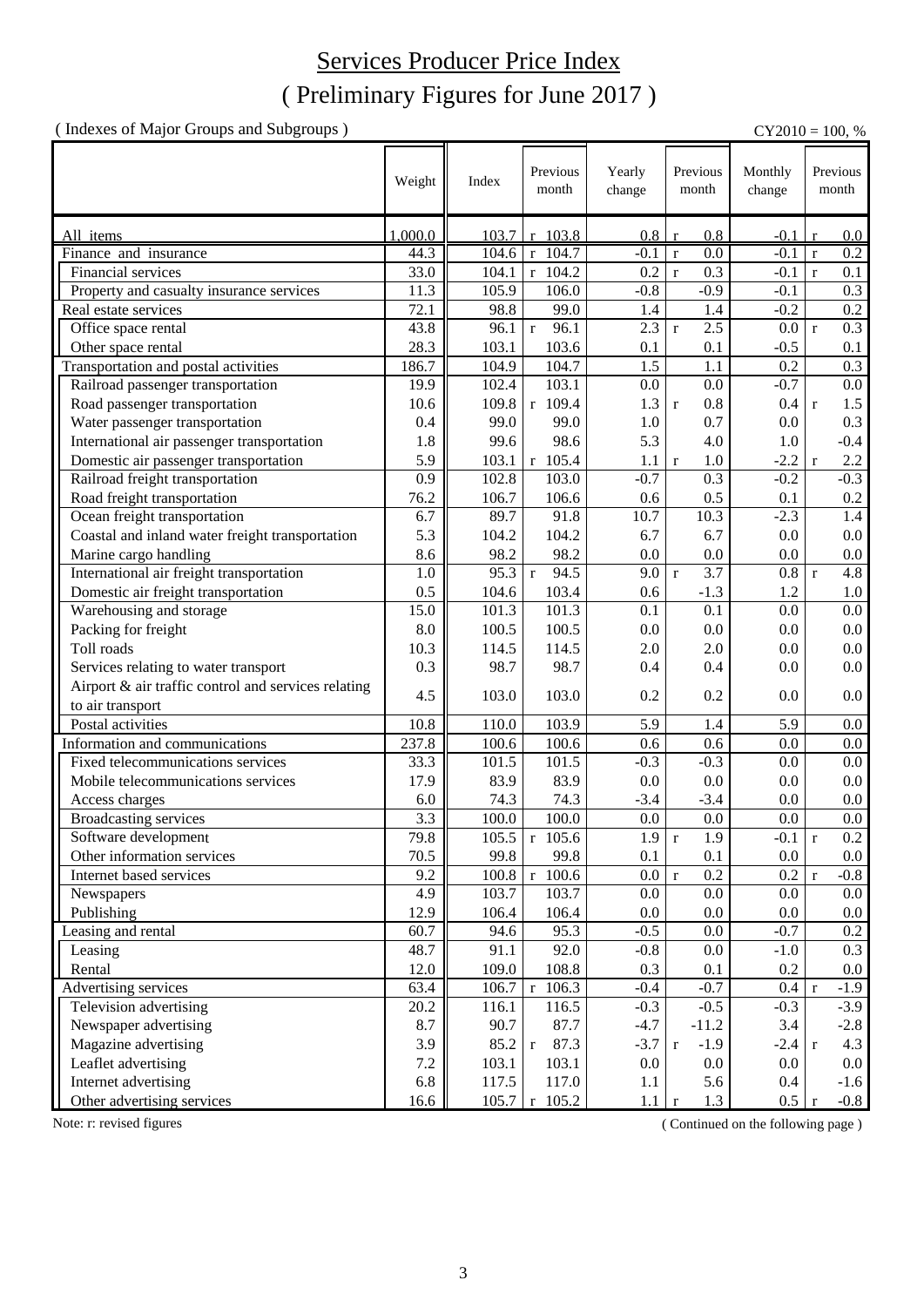#### ( Indexes of Major Groups and Subgroups ) CY2010 = 100, %

|                                                         | Weight | Index | Previous<br>month | Yearly<br>change | Previous<br>month   | Monthly<br>change | Previous<br>month      |
|---------------------------------------------------------|--------|-------|-------------------|------------------|---------------------|-------------------|------------------------|
| Other services                                          | 335.0  | 107.4 | 107.4             | 1.0              | 1.1                 | 0.0               | 0.1                    |
| Sewage disposal                                         | 7.4    | 104.2 | 104.2             | 0.0              | 0.0                 | 0.0               | $0.0\,$                |
| Waste disposal                                          | 18.4   | 114.5 | $r$ 114.5         | 0.2              | 0.2<br>$\mathbf{r}$ | 0.0               | 0.1<br>$\mathbf{r}$    |
| Motor vehicle repair and maintenance                    | 25.5   | 104.7 | 104.7             | 0.1              | 0.1                 | 0.0               | $0.0\,$                |
| Machinery repair and maintenance                        | 38.3   | 104.2 | $r$ 104.2         | 0.5              | 0.5<br>$\mathbf{r}$ | 0.0               | 0.3<br>$\mathbf{r}$    |
| Legal and accounting services                           | 43.7   | 101.5 | 101.5             | 0.1              | 0.1                 | $0.0\,$           | 0.1                    |
| Other professional services                             | 3.0    | 103.3 | 103.3             | 0.2              | 0.2                 | $0.0\,$           | $0.0\,$                |
| Civil engineering and architectural services            | 27.6   | 125.3 | $r$ 125.0         | 4.4              | 4.7<br>$\mathbf{r}$ | 0.2               | $-0.6$<br>$\mathbf{r}$ |
| Plant engineering                                       | 19.2   | 107.1 | 107.1             | 0.9              | 0.9                 | 0.0               | $0.0\,$                |
| Other technical services                                | 12.6   | 99.0  | 99.0              | $-0.3$           | $-0.3$              | 0.0               | $0.0\,$                |
| <b>Employment services</b>                              | 3.1    | 121.4 | $r$ 120.9         | 3.7              | 3.2<br>$\mathbf{r}$ | 0.4               | 0.4<br>$\mathbf{r}$    |
| Temporary employment agency services                    | 46.9   | 107.7 | $r$ 107.6         | 1.3              | 1.5<br>$\mathbf{r}$ | 0.1               | 0.3<br>$\mathbf{r}$    |
| Training and development services                       | 3.0    | 107.2 | 107.2             | 0.0              | 0.0                 | 0.0               | $0.0\,$                |
| Building maintenance                                    | 35.9   | 99.0  | 99.0              | 0.4              | 0.4                 | $0.0\,$           | $0.0\,$                |
| Security services                                       | 14.9   | 106.8 | 106.8             | 3.6              | 3.6                 | $0.0\,$           | 0.5                    |
| Telemarketing                                           | 5.2    | 102.6 | $r$ 102.6         | 0.6              | 0.6<br>$\mathbf{r}$ | 0.0               | 0.2<br>$\mathbf{r}$    |
| Hotels                                                  | 13.9   | 129.4 | 132.1             | 0.5              | 1.9                 | $-2.0$            | 1.5                    |
| Meal services for schools, hospitals, and nursing homes | 8.0    | 104.6 | 104.6             | 1.7              | 1.7                 | $0.0\,$           | $0.0\,$                |
| Laundry services                                        | 8.4    | 102.5 | 102.5             | 0.1              | 0.1                 | $0.0\,$           | $0.0\,$                |

Note: r: revised figures

#### ( References and Reference Indexes ) CY2010 = 100, %

|                                                                                  | Weight | Index | Previous<br>month | Yearly<br>change | Previous<br>month | Monthly<br>change | Previous<br>month |
|----------------------------------------------------------------------------------|--------|-------|-------------------|------------------|-------------------|-------------------|-------------------|
| All items (excluding International transportation)                               | 989.9  | 103.8 | 103.9             | 0.7              | 0.8               | $-0.1$            | $0.0\,$           |
| Transportation and postal activities<br>(excluding International transportation) | 176.6  | 105.5 | 105.3             | 1.0              | 0.7               | 0.2               | 0.3               |
| International transportation                                                     | 10.1   | 92.9  | 94.1              | 8.7              | 8.2               | $-1.3$            | 1.3               |
| Services Import Price Index                                                      |        |       |                   |                  |                   |                   |                   |
| Ocean freight transportation (Yen basis)                                         |        | 70.4  | 75.4              | 17.1             | 18.9              | $-6.6$            | $-2.2$            |
| Cocangoing ship chartering services (Yen basis)                                  |        | 86.3  | 87.2              | 11.9             | 9.3               | $-1.0$            | 1.0               |

Notes: 1. "International transportation" consists of the following 8 items:

"International air passenger transportation (to/from North America),"

"International air passenger transportation (to/from Europe),"

"International air passenger transportation (to/from Asia)," "Ocean liners," "Ocean tramp steamers," "Ocean tankers,"

"International air freight transportation," and "International mail services."

2. r: revised figures

#### (Developments in Price Index)